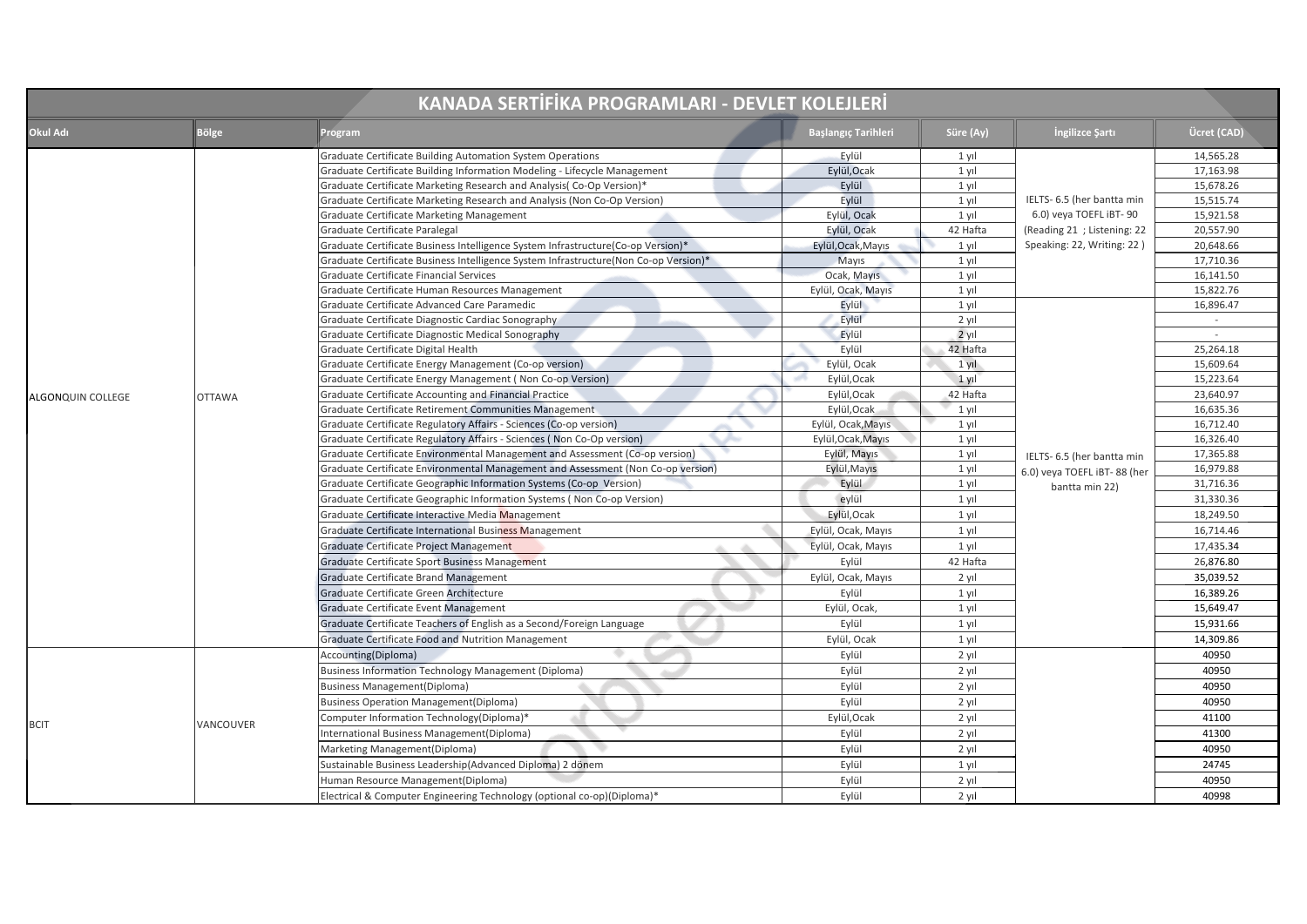| <b>KANADA SERTİFİKA PROGRAMLARI - DEVLET KOLEJLERİ</b> |                 |                                                                                                                                                          |                            |                   |                              |               |
|--------------------------------------------------------|-----------------|----------------------------------------------------------------------------------------------------------------------------------------------------------|----------------------------|-------------------|------------------------------|---------------|
| Okul Adı                                               | <b>Bölge</b>    | Program                                                                                                                                                  | <b>Başlangıç Tarihleri</b> | Süre (Ay)         | Ingilizce Sartı              | Ücret (CAD)   |
|                                                        |                 | Business Administration Diploma - Supply Chain Management                                                                                                | Eylül, Ocak                | 2 yıl             |                              | 32182         |
|                                                        |                 | <b>Business Administration Certificate</b>                                                                                                               | Eylül, Ocak                | 1 yıl             |                              | 16166         |
|                                                        |                 | <b>Business Administration Diploma - Accounting</b>                                                                                                      | Eylül, Ocak                | 2 yıl             |                              | 32437         |
|                                                        |                 | Business Administration Diploma - Digital Marketing                                                                                                      | Eylül, Ocak                | 2 yıl             |                              | 33355         |
|                                                        |                 | Business Administration Diploma - Event Management*                                                                                                      | Eylül, Ocak                | 2 yıl             |                              | program iptal |
|                                                        |                 | <b>Business Administration Diploma - Financial Services</b>                                                                                              | Eylül, Ocak                | 2 yıl             |                              | 32452         |
| <b>BOW VALLEY COLLEGE</b>                              | CALGARY         | <b>Business Administration Diploma - General Business</b>                                                                                                | Eylül, Ocak                | $2$ yil           | IELTS - 6.0 (her bantta min  | 32467         |
|                                                        |                 | <b>Business Administration Diploma - Human Resources</b>                                                                                                 | Eylül, Ocak                | $1$ vil           | 6.0) TOEFL 83                | 16626         |
|                                                        |                 | Business Administration Diploma - Integrated Marketing Communications                                                                                    | Eylül, Ocak                | 2 yıl             |                              | 32452         |
|                                                        |                 | Business Administration Diploma - Insurance and Risk Management                                                                                          | Eylül, Ocak                | $2$ yil           |                              | 32467         |
|                                                        |                 | Digital Marketing Post-Diploma Certificate                                                                                                               | Evlül                      | $1$ vil           |                              | 18369         |
|                                                        |                 | Cybersecurity Post-Diploma Certificate                                                                                                                   | Eylül                      | $1$ yıl           |                              | 25626         |
|                                                        |                 | Health and Human Services Management Post-Diploma Certificate                                                                                            | Mayıs, Eylül, Ocak         | $1$ yıl           |                              | 15901         |
|                                                        | <b>VICTORIA</b> | Diploma in Business Administration (Accounting) + 1 dönem Optional Co - op / Staj                                                                        | Evlül, Ocak, Mavis         | $2$ vil           |                              | 33520         |
|                                                        |                 | Diploma in Business Administration (Finance) + 1 dönem Optional Co - op / Staj                                                                           | Eylül, Ocak, Mayıs         | 2 yıl             |                              | 33520         |
|                                                        |                 | Diploma in Business Administration (General Management) + 1 dönem Optional Co - op / Staj                                                                | Eylül, Ocak, Mayıs         | 2 yıl             |                              | 33520         |
|                                                        |                 | Diploma in Business Administration (Marketing) + 1 dönem Optional Co - op / Staj                                                                         | Eylül, Ocak, Mayıs         | $2$ yıl           |                              | 33520         |
|                                                        |                 | Diploma in Hospitality Management                                                                                                                        | Eylül, Ocak                | 2 yıl             |                              | 33520         |
|                                                        |                 | Post Degree Diploma in Applied Tourism and Hospitality Management                                                                                        | Evlül                      | 16 Ay             |                              | 24355         |
|                                                        |                 | Post Degree Diploma in Business Administration ( Accounting )<br>Post Degree Diploma in Business Administration ( Human Resource Management & Leadership | Eylül, Ocak, Mayıs         | $1$ yıl $/2$ yıl  |                              | 26582         |
|                                                        |                 |                                                                                                                                                          | Eylül, Ocak, Mayıs         | $1$ yıl $/ 2$ yıl | IELTS - 6.0 (her bantta min  | 26582         |
|                                                        |                 | Post Degree Diploma in Business Administration (Marketing)                                                                                               | Eylül, Ocak, Mayıs         | $1$ yıl $/2$ yıl  | 5.5) - Undergraduate         | 33520         |
|                                                        |                 | Diploma in Applied Chemistry and Biotechnology                                                                                                           | Evlül                      | 2 yıl             | programlar için veya TOEFL   | 36290         |
|                                                        |                 | Diploma in Arts and Science Studies                                                                                                                      | Eylül, Ocak, Mayıs         | 2 yıl             | iBT-83 (her bantta min 20)   | 35280         |
|                                                        |                 | Diploma in Criminal Justice + 1 dönem Optional Internship                                                                                                | Eylül                      | 2 yıl             | Undergraduate programlar     | 31950         |
| <b>CAMOSUN COLLEGE</b>                                 |                 | Diploma in Environmental Technology + 1 dönem Optional Co - op / Staj                                                                                    | Eylül                      | 3 vil             | IELTS - 6.5 (her<br>icin     | 46415         |
|                                                        |                 | Diploma in Music Performance                                                                                                                             | Eylül                      | 2 yıl             | bantta min $6.0$ ) -         | 35280         |
|                                                        |                 | Diploma in Visual Arts                                                                                                                                   | Eylül                      | $2$ yil           | Postgraduate programlar için | 30380         |
|                                                        |                 | Advanced Diploma in Engineering Bridge + 1 dönem Optional Internship                                                                                     | Eylül, Ocak                | 5+1 dönem         | veya TOEFL iBT-88 (her       | 40030         |
|                                                        |                 | Diploma in Civil Engineering Technology<br>Diploma in clectromes & computer crigineering Technology - Renewable chergy + 2 doifem co-op /                | Eylül                      | 2 yıl             | bantta min 20) -             | 31950         |
|                                                        |                 |                                                                                                                                                          | Eylül                      | 2,5 yıl / 3 yıl   | Postgraduate programlar için | 40030         |
|                                                        |                 | Certificate or Diploma in Information and Computer Systems                                                                                               | Eylül                      | $1$ yıl $/ 2$ yıl |                              | 17360         |
|                                                        |                 | Diploma in Mechanical Engineering Technology + Optional 4 Ay Staj / 8 Ay Co - op                                                                         | Eylül                      | 2 yıl             |                              | 38460         |
|                                                        |                 | Diploma in Exercise & Wellness                                                                                                                           | Eylül                      | 2 yıl             |                              | 30380         |
|                                                        |                 | Diploma in Sport Management                                                                                                                              | Eylül                      | $2$ yil           |                              | 30380         |
|                                                        |                 | Diploma in Community, Family & Child Studies                                                                                                             | Eylül                      | 2 yıl             |                              | 30380         |
|                                                        |                 | Diploma in Dental Hygiene                                                                                                                                | Eylül                      | $2$ yil           |                              | 57400         |
|                                                        |                 | Diploma in Early Learning and Care                                                                                                                       | Eylül                      | 16 Ay             |                              | 30380         |
|                                                        |                 | North American Business Management Post Baccalaureate Diploma                                                                                            | Eyl, Ocak                  | 1 yıl             |                              | 26334         |
| <b>CAPILANO UNIVERSITY</b>                             | VANCOUVER       | North American International Management Graduate Diploma                                                                                                 | Eyl, Ocak                  | $2$ yil           | IELTS 6.5, TOEFL 83          | 51608         |
|                                                        |                 | Post-Baccalaureate Diploma in Global Hospitality & Tourism Management                                                                                    | Eyl, Mayıs                 | 2 yıl             |                              | 34510         |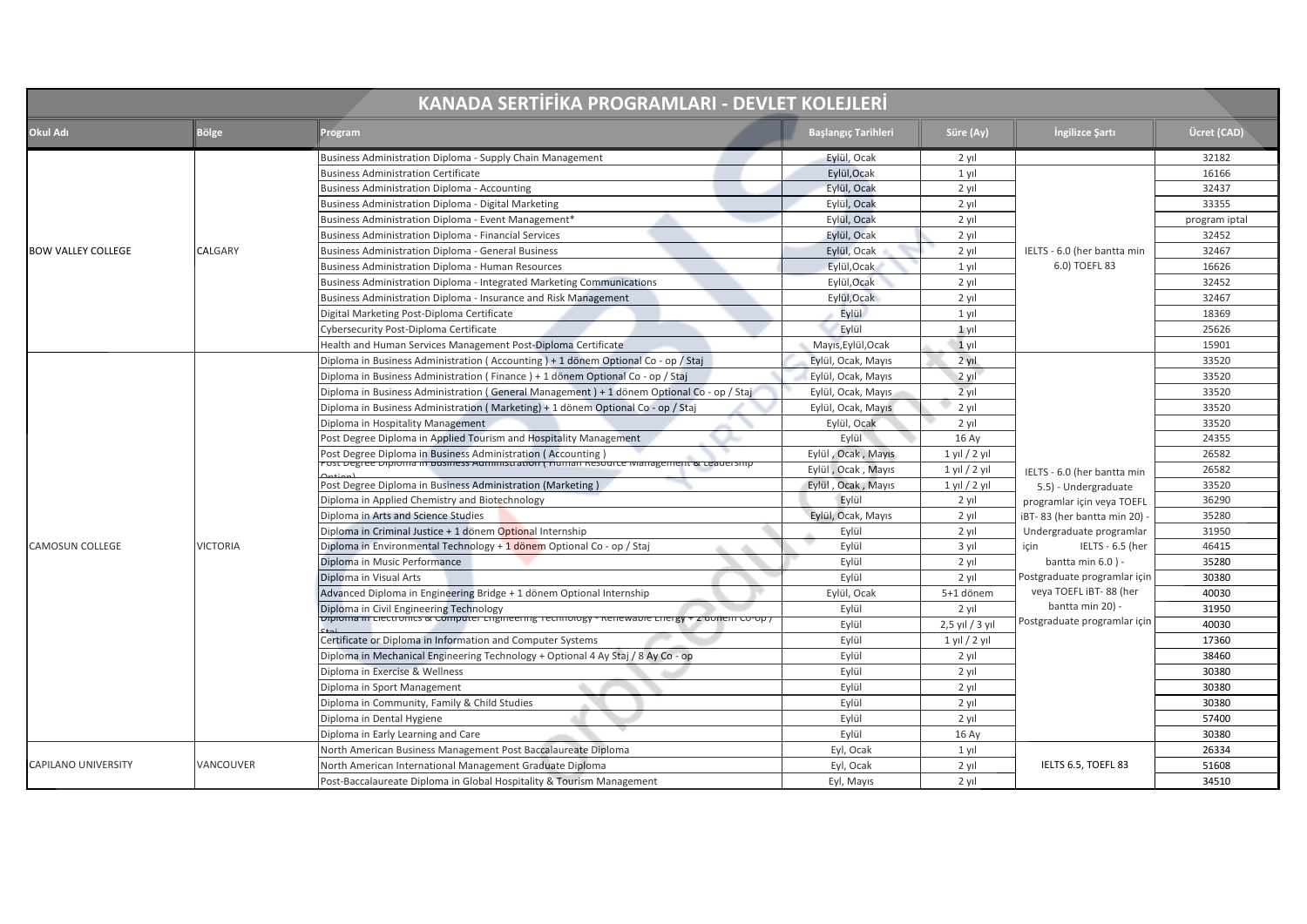| KANADA SERTİFİKA PROGRAMLARI - DEVLET KOLEJLERİ |                  |                                                                                              |                     |                |                                                                                                                                                                            |                 |
|-------------------------------------------------|------------------|----------------------------------------------------------------------------------------------|---------------------|----------------|----------------------------------------------------------------------------------------------------------------------------------------------------------------------------|-----------------|
| Okul Adı                                        | <b>Bölge</b>     | Program                                                                                      | Başlangıç Tarihleri | Süre (Ay)      | İngilizce Şartı                                                                                                                                                            | Ücret (CAD)     |
|                                                 |                  | Project Management Graduate Certificate                                                      |                     | 1 yıl/ 3 dönem |                                                                                                                                                                            | 22135           |
|                                                 |                  | International Business Management Graduate Certificate                                       | Eylül, Ocak, Mayıs  | 1 yıl/ 3 dönem | TOEFL iBT 88 (her bantta min                                                                                                                                               | 22935           |
|                                                 |                  | Human Resources Management Graduate Certificate                                              |                     | 1 yıl/ 2 dönem | 22)- IELTS Academic 6.5 (her                                                                                                                                               | 17052           |
|                                                 |                  | Financial Planning Graduate Certificate                                                      |                     | 1 yıl/ 2 dönem | bantta min 6.0)- Gerekli                                                                                                                                                   | 17164           |
| CENTENNIAL COLLEGE                              | <b>TORONTO</b>   | Strategic Management(PICKERING LEARNING SITE) Graduate Certificate                           | Eylül, Ocak         | 1 yıl/ 2 dönem | kriterlere uygun olan                                                                                                                                                      | 17388           |
|                                                 |                  | Strategic Management - Accounting Graduate Certificate                                       |                     | 1 yıl/2 dönem  | ogrenciler, Centennial                                                                                                                                                     | 17388           |
|                                                 |                  | Public Relations - Corporate Communications Graduate Certificate                             |                     | 1 yıl/ 2 dönem | College İstanbul Ofisinde<br><b>English Assessment sinavina</b>                                                                                                            | 17054           |
|                                                 |                  | Event Management Graduate Certificate                                                        |                     | 1 yıl/ 2 dönem | da girebilirler                                                                                                                                                            | 17029           |
|                                                 |                  | Advertising Media Management Graduate Certificate                                            | Eylül               | 1 yıl/ 3 dönem |                                                                                                                                                                            | 25140           |
|                                                 |                  | Hotel, Resort and Restaurant Management Graduate Certificate                                 |                     | 1 yıl/ 3 dönem |                                                                                                                                                                            | 17184           |
|                                                 |                  | Advanced Diploma in Business Administration (Accounting)                                     | Eylül, Ocak         | 3 yıl          |                                                                                                                                                                            | 16689           |
|                                                 |                  | Advanced Diploma in Business Administration (Accounting Accelerated)                         | Eylül               | 2 yıl          |                                                                                                                                                                            | 24756           |
|                                                 |                  | Advanced Diploma in Business Administration (Financial Planning)                             | Eylül, Ocak         | 3 yıl          |                                                                                                                                                                            | 16579           |
|                                                 |                  | Advanced Diploma in Business Administration (Management)                                     | Mayıs               | 3 yıl          |                                                                                                                                                                            | 16742           |
|                                                 |                  | Advanced Diploma in Business Administration (Marketing)                                      | Eylül, Ocak         | $3$ vil        |                                                                                                                                                                            | 16379           |
|                                                 |                  | Advanced Diploma in Business Administration (Supply Chain and Operations Management)         | Eylül               | 3 yıl          |                                                                                                                                                                            | 16668           |
|                                                 |                  | Advanced Diploma in Architecture - Construction Engineering Technology - Optional Co-op      | Eylül               | 3 yıl          |                                                                                                                                                                            | 16876           |
|                                                 |                  | Advanced Diploma in Architecture - Construction Engineering Technology - Non Co-op           | Eylül               | 3 yıl          |                                                                                                                                                                            | 15987           |
|                                                 |                  | Advanced Diploma in Energy Systems Engineering Technology - Electrical - Optional Co-op      | Eylül               | 3 yıl          | TOEFL IBT 80 - IELTS<br>Akademik 6 (her bantta<br>minimum 5.5) - Diploma /<br>Certificate Kursları için<br>gereklidir.<br>TOEFL IBT 88 - IELTS<br>Akademik 6.5 (her bantta | 15987           |
|                                                 |                  | Advanced Diploma in Energy Systems Engineering Technology - Electrical - Non Co-op           | Eylül               | 3 yıl          |                                                                                                                                                                            | Şuan görünmüyor |
|                                                 |                  | Advanced Diploma in IT Innovation and Design - Optional Co-op                                | Eylül, Ocak         | 3 yıl          |                                                                                                                                                                            | 15929           |
|                                                 |                  | op)                                                                                          | Eylül               | 3 yıl          |                                                                                                                                                                            | 15987           |
|                                                 |                  | op)                                                                                          | Eylül               | 3 yıl          |                                                                                                                                                                            | 16078           |
|                                                 |                  | Advanced Diploma in Mechanical Engineering Technology - Design and Analysis (Optional Co-op) | Eylül               | $3$ yıl        |                                                                                                                                                                            | 16078           |
|                                                 |                  | op)                                                                                          | Eylül               | 3 yıl          |                                                                                                                                                                            | 16078           |
|                                                 |                  | Advanced Diploma in Welding Engineering Technology - Inspection (Optional Co-op)             | Eylül               | 3 yıl          |                                                                                                                                                                            | 15987           |
| CONESTOGA COLLEGE                               | <b>KITCHENER</b> | Advanced Diploma in Woodworking Technology (Optional Co-op)                                  | Eylül               | 3 yıl          |                                                                                                                                                                            | 16724           |
|                                                 |                  | Diploma in Business (Finance)                                                                | Eylül, Ocak         | 2 yıl          | minimum 6.0) - Degree                                                                                                                                                      | 16579           |
|                                                 |                  | Diploma in Business (Purchasing)                                                             | Eylül               | 2 yıl          | Kursları için gereklidir. TOEFI                                                                                                                                            | 16532           |
|                                                 |                  | Diploma in Insurance (Optional Co-op)                                                        | Eylül               | 2 yıl          | IBT 88 - IELTS Akademik 6 (                                                                                                                                                | 17260           |
|                                                 |                  | Diploma in Office Administration - Executive                                                 | Eylül, Ocak         | $2$ yıl        | her bantta minimum 5.5) -                                                                                                                                                  | 16777           |
|                                                 |                  | Diploma in Public Relations                                                                  | Eylül               | 2 yıl          | Graduate Certificate Kursları                                                                                                                                              | 16472           |
|                                                 |                  | Diploma in Protection, Security and Investigation                                            | Eylül, Ocak         | 2 yıl          | için gereklidir.                                                                                                                                                           | 15987           |
|                                                 |                  | Diploma in Packaging Engineering Technician (Optional Co-op)                                 | Eylül, Ocak         | 2 yıl          |                                                                                                                                                                            | 16686           |
|                                                 |                  | Diploma in Woodworking Technician                                                            | Eylül               | 2 yıl          |                                                                                                                                                                            | 16724           |
|                                                 |                  | Diploma in Hearing Instrument Specialist                                                     | Eylül               | 2 yıl          |                                                                                                                                                                            | 15987           |
|                                                 |                  | Diploma in Nutrition and Food Service Management                                             | Eylül               | 2 yıl          |                                                                                                                                                                            | 16608           |
|                                                 |                  | Diploma in Advertising and Marketing Communications                                          | Eylül               | 2 yıl          |                                                                                                                                                                            | 15987           |
|                                                 |                  | Diploma in Animation                                                                         | Eylül               | 2 yıl          |                                                                                                                                                                            | 15987           |
|                                                 |                  | Diploma in Broadcast - Radio                                                                 | Eylül               | $2$ yıl        |                                                                                                                                                                            | 15987           |
|                                                 |                  | Diploma in Broadcasting - Television and Independent Production                              | Eylül               | 2 yıl          |                                                                                                                                                                            | 16028           |
|                                                 |                  |                                                                                              | Eylül               |                |                                                                                                                                                                            |                 |
|                                                 |                  | Diploma in Game - Design<br>Diploma in Journalism                                            |                     | 2 yıl<br>2 yıl |                                                                                                                                                                            | 15987<br>15870  |
|                                                 |                  |                                                                                              | Eylül               |                |                                                                                                                                                                            |                 |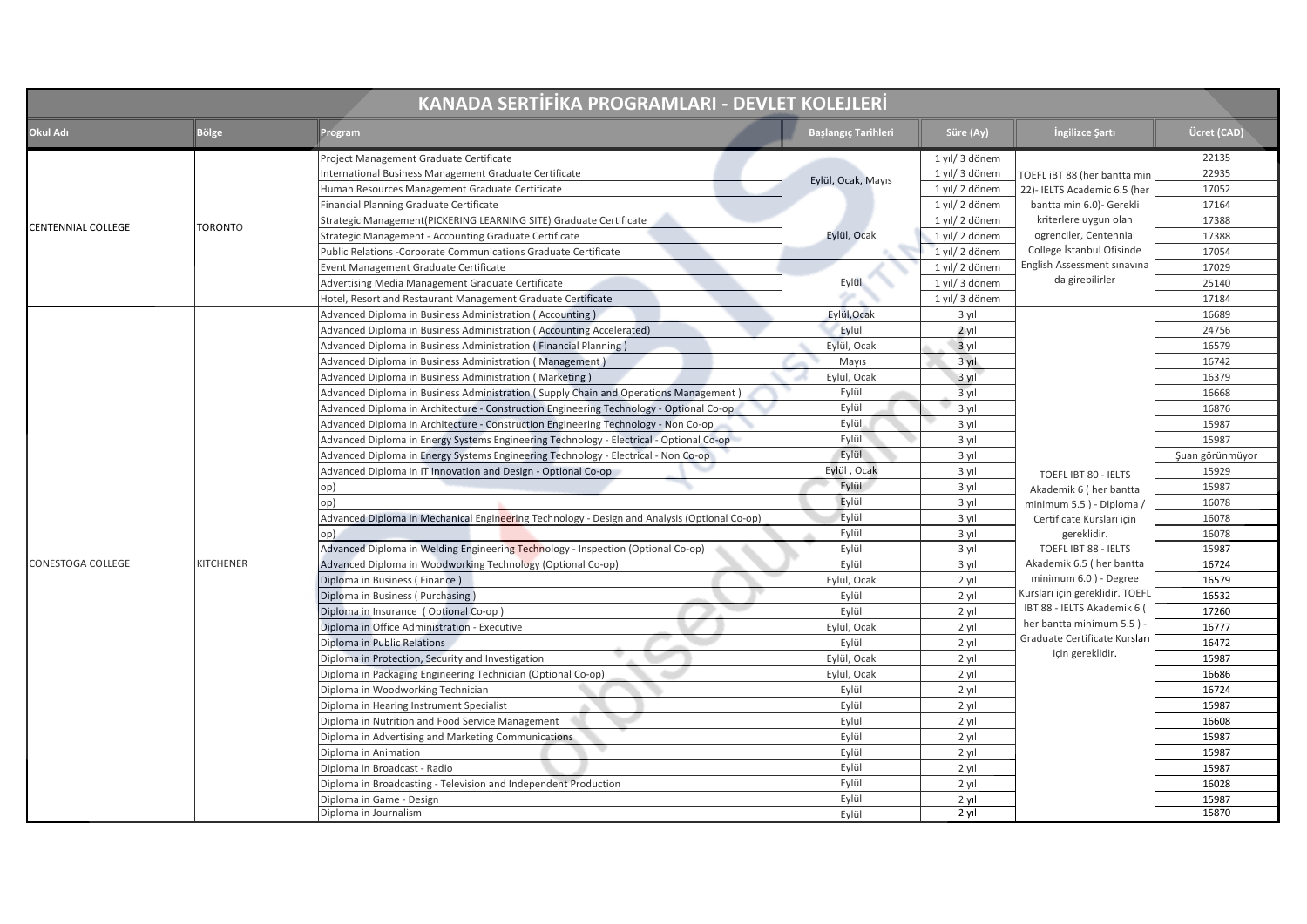| KANADA SERTİFİKA PROGRAMLARI - DEVLET KOLEJLERİ |                  |                                                                                     |                            |           |                                                                              |                 |
|-------------------------------------------------|------------------|-------------------------------------------------------------------------------------|----------------------------|-----------|------------------------------------------------------------------------------|-----------------|
| Okul Adı                                        | <b>Bölge</b>     | Program                                                                             | <b>Başlangıç Tarihleri</b> | Süre (Ay) | İngilizce Şartı                                                              | Ücret (CAD)     |
|                                                 |                  | Diploma in Visual Merchandising Arts                                                | Eylül                      | 2 yıl     |                                                                              | 15987           |
|                                                 |                  | Diploma in Carpentry and Renovation Technician                                      | Eylül                      | 2 yıl     | TOEFL IBT 80 - IELTS<br>Akademik 6 (her bantta<br>minimum 5.5) - Diploma /   | 15925           |
|                                                 |                  | Graduate Certificate in Community and Social Service Management                     | Eylül                      | 1 yıl     |                                                                              |                 |
|                                                 |                  | Graduate Certificate in Occupational Health, Safety and Wellness                    | Evlül                      | 1 yıl     |                                                                              | 8913(1 dönem)   |
|                                                 |                  | Graduate Certificate in Project Management                                          | Eylül, Ocak, Mayıs         | 1 yıl     | Certificate Kursları için                                                    | 8958(1 dönem)   |
|                                                 |                  | Graduate Certificate in Sustainable Business Management                             | Eylül                      | $1$ yıl   | gereklidir.                                                                  | 17200           |
|                                                 |                  | Graduate Certificate in Teaching English as a Second Language                       | Eylül                      | $1$ yıl   | TOEFL IBT 88 - IELTS                                                         |                 |
| <b>CONESTOGA COLLEGE</b>                        | <b>KITCHENER</b> | Graduate Certificate in Enterprise Content Management                               | Eylül, Ocak, Mayıs         | $2$ yıl   | Akademik 6.5 (her bantta                                                     | 15306           |
|                                                 |                  | Graduate Certificate in Construction Management                                     | Eylül                      | 2 yıl     | minimum 6.0) - Degree                                                        | 9051(1dönem)    |
|                                                 |                  | Graduate Certificate in Environmental Engineering Applications                      | Eylül                      | 1 yıl     | Kursları için gereklidir. TOEFL                                              | 17137           |
|                                                 |                  | Graduate Certificate in Global Hospitality Management (Optional Co-op)              | Eylül, Mayıs               | 1 yıl     | IBT 88 - IELTS Akademik 6 (                                                  | 19179           |
|                                                 |                  | Graduate Certificate in Public Service (Optional Co-op)                             | Eylül                      | $1$ yıl   | her bantta minimum 5.5)<br>Graduate Certificate Kursları<br>için gereklidir. | 19090           |
|                                                 |                  | Graduate Certifcate in Public Service (Non Co-op)                                   | Eylül                      | $1$ yıl   |                                                                              | 17956           |
|                                                 |                  | Graduate Certificate in Broadcasting Performance and Digital Media                  | Eylül, Ocak                | 1 yıl     |                                                                              | 17137           |
|                                                 |                  | Graduate Certificate in Interactive Media Management - Interaction Design           | Eylül, Ocak                | $1$ yıl   |                                                                              | şuan görünmüyor |
|                                                 |                  | Accounting(Post-Baccalaureate Diploma)                                              | Eyl, Ocak, May             | $2$ yıl   |                                                                              | 38.004          |
|                                                 |                  | Accounting & Finance (Post-Baccalaureate Diploma)                                   | Evl                        | $2$ yıl   |                                                                              | 38.004          |
|                                                 |                  | Computer Inf. Syst. (Emerging Tech & Data Analytics) Post-Baccalaureate Diploma     | Eyl, Ocak, May             | 2 yıl     |                                                                              | 38.004          |
|                                                 |                  | Finance Post-Baccalaureate Diploma                                                  | Eyl, Ocak, May             | 2 yıl     |                                                                              | 38.004          |
|                                                 |                  | Health Information Management Post-Baccalaureate Diploma                            | Eyl.                       | 2 yıl     |                                                                              | 41.971          |
|                                                 |                  | $\tilde{\phantom{a}}$<br>Hospitality Services Management Post-Baccalaureate Diploma | Eyl, Ocak                  | 2 yıl     |                                                                              | 38.004          |
|                                                 |                  | International Supply chain Management Post-Baccalaureate Diploma                    | Eyl, Ocak, May             | 2 yıl     |                                                                              | 38004           |
|                                                 |                  | <b>Accounting Certificate</b>                                                       | Eyl, Ocak, May             | 1 yıl     |                                                                              | 19.002          |
|                                                 |                  | Data Analytics Post-Degree Diploma                                                  | Eyl, Ocak                  | $1$ yıl   |                                                                              | 19.002          |
|                                                 |                  | Financial Planning Post-Degree Diploma                                              | Eyl, Ocak, May             | 1 yıl     |                                                                              | 19.002          |
| <b>DOUGLAS COLLEGE</b>                          | VANCOUVER        | Emerging Technology Post-Degree Diploma                                             | Eyl, Ocak                  | 1 yıl     | IELTS 6.5, TOEFL 83                                                          | 19.002          |
|                                                 |                  | Financial Analysis Post-Degree Diploma                                              | Eyl, Ocak, May             | 1 yıl     |                                                                              | 19.002          |
|                                                 |                  | Global Banking & Economics Post-Degree Diploma                                      | Eyl, Ocak, May             | $1$ yıl   |                                                                              | 19.002          |
|                                                 |                  | Hospitality Marketing Post-Degree Diploma                                           | Eyl, Ocak                  | $1$ yıl   |                                                                              | 19.002          |
|                                                 |                  | Information & Communication Technology Post-Degree Diploma                          | Eyl, Ocak, May             | 1 yıl     |                                                                              | 19.002          |
|                                                 |                  | International Business Management Post-Degree Diploma                               | Eyl, Ocak, May             | $1$ yıl   |                                                                              | 19.002          |
|                                                 |                  | Marketing Post-Degree Diploma                                                       | Eyl, Ocak, May             | 1 yıl     |                                                                              | 19.002          |
|                                                 |                  | Professional Communication Post-Degree Diploma                                      | Eyl, Ocak, May             | 1 yıl     |                                                                              | 19.002          |
|                                                 |                  | Project Management Post-Degree Diploma                                              | Eyl, Ocak, May             | 1 yıl     |                                                                              | 19.002          |
|                                                 |                  | Supply Chain Management Post-Degree Diploma                                         | Eyl, Ocak, May             | 1 yıl     |                                                                              | 19.002          |
|                                                 |                  | Sales Post-Degree Diploma                                                           | Eyl, Ocak, May             | 1 yıl     |                                                                              | 19.002          |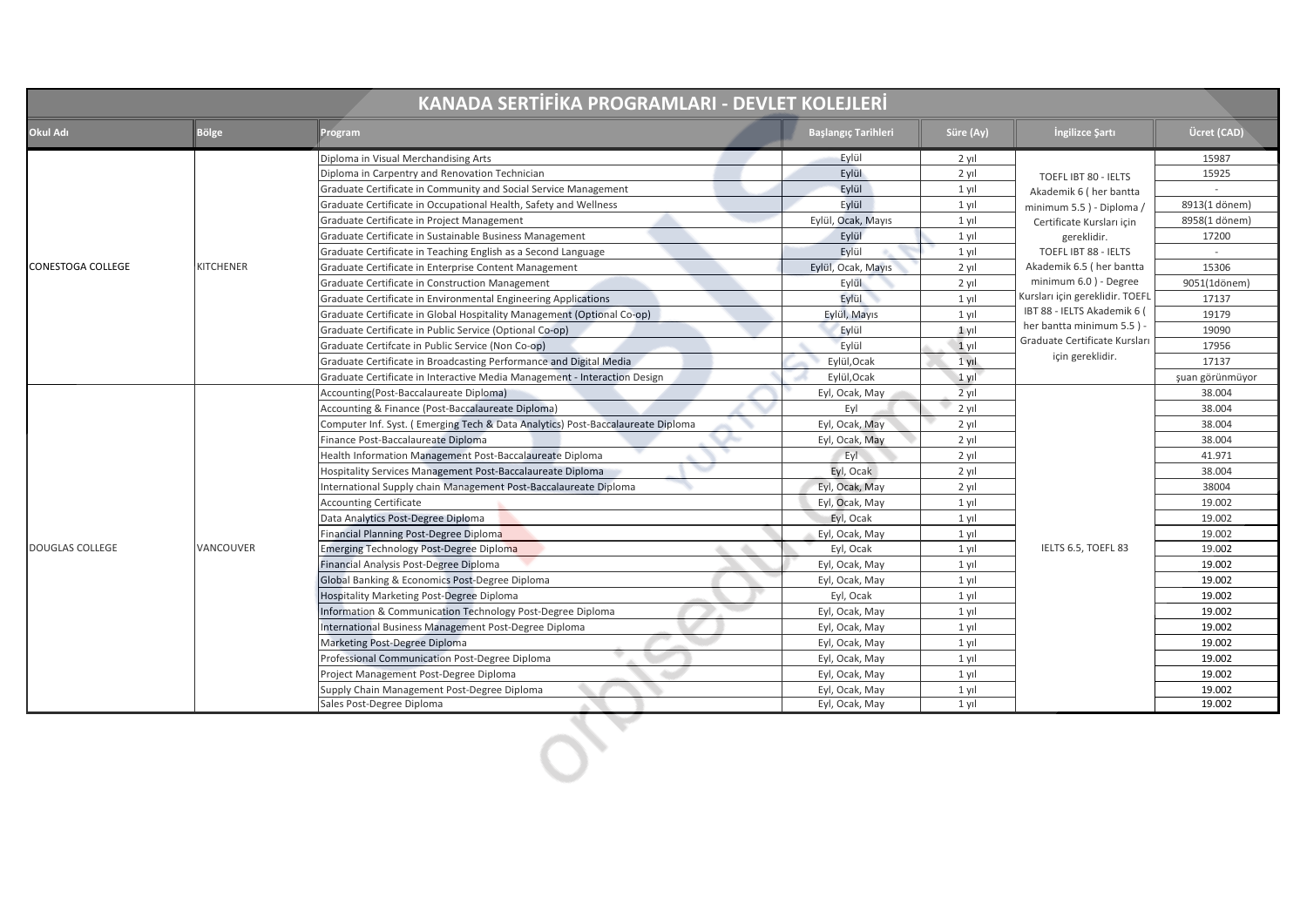| KANADA SERTİFİKA PROGRAMLARI - DEVLET KOLEJLERİ |                |                                                                                                   |                            |                 |                              |                     |
|-------------------------------------------------|----------------|---------------------------------------------------------------------------------------------------|----------------------------|-----------------|------------------------------|---------------------|
| Okul Adı                                        | <b>Bölge</b>   | Program                                                                                           | <b>Başlangıç Tarihleri</b> | Süre (Ay)       | Ingilizce Şartı              | Ücret (CAD)         |
|                                                 |                | Automotive Service Management Graduate Certificate                                                | Mayıs, Eylül, Ocak         | 30 hafta        |                              | 15249               |
|                                                 |                | Business Management Graduate Certificate                                                          | Ocak, Mayıs, Eylül         | 60 hafta        |                              | 33378               |
|                                                 |                | Construction Engineering Technology Advanced Diploma                                              | Eylül                      | 90 hafta        |                              | 46987               |
|                                                 |                | Human Resources Management Graduate Certificate                                                   | Eylül, Ocak                | 30 hafta        |                              | 15439               |
|                                                 |                | Interactive Media Specialist Graduate Certificate                                                 | Eylül                      | 30 hafta        |                              | 15840               |
|                                                 |                | International Business Management Graduate Certificate                                            | Mayıs, Eylül, Ocak         | 30 hafta        |                              | 15081               |
| <b>FANSHAWE COLLEGE</b>                         | <b>LONDON</b>  | Marketing Management Graduate Certificate                                                         | Mayıs, Eylül, Ocak         | 30 hafta        | IELTS 6.5(Her band           | 15081               |
|                                                 |                | Supply Chain Management - Logistics (Co-op) Graduate Certificate                                  | Mayıs, Eylül, Ocak         | 30 hafta        | minumum 6.0) TOEFL 88        | 16219               |
|                                                 |                | Visual Effects and Editing for Contemporary Media Graduate Certificate                            | Eylül                      | 30 hafta        |                              | 16728               |
|                                                 |                | Technical Systems Analysis Graduate Certificate                                                   | Mayıs, Eylül, Ocak         | 30 hafta        |                              | 16487               |
|                                                 |                | Teaching English to Speakers of Other Languages and Intercultural Competence Graduate Certificate | Eylül                      | 30 hafta        |                              | 15840               |
|                                                 |                | Software and Information Systems Testing (Co-op) Graduate Certificate                             | Mayıs, Eylül, Ocak         | 30 hafta        |                              | 16219               |
|                                                 |                | Professional Accounting Graduate Certificate                                                      | Eylül                      | 45 hafta        |                              | 23978               |
|                                                 |                | <b>Operation Management Graduate Certificate</b>                                                  | Mayıs, Eylül, Ocak         | 30 hafta        |                              | 15806               |
|                                                 |                | Digital Media Marketing + 1 dönem Co-op Graduate Certificate                                      | Ocak, Mayıs                | 12 Ay - 3 dönem |                              |                     |
|                                                 |                | Financial Planning Graduate Certificate                                                           | Eylül, Ocak, Mayıs         | 8 ay - 2 dönem  |                              |                     |
|                                                 |                | Human Resources Management + 1 dönem Co-op Graduate Certificate                                   | Eylül, Ocak, Mayıs         | 12 Ay - 3 dönem |                              |                     |
|                                                 |                | International Business Management Graduate Certificate                                            | Eylül, Ocak, Mayıs         | 8 ay - 2 dönem  |                              |                     |
|                                                 |                | Entrepreneurship Management Program Graduate Certificate                                          | Eylül, Ocak                | 8 Ay - 2 dönem  |                              |                     |
|                                                 |                | Project Management Graduate Certificate                                                           | Eylül, Ocak, Mayıs         | 8 ay - 2 dönem  | IELTS 6.5 (her banttan min   |                     |
| <b>GEORGE BROWN COLLEGE</b>                     | <b>TORONTO</b> | $\tilde{}$<br>Sport and Event Marketing Program Graduate Certificate                              | Eylül, Ocak, Mayıs         | 12 Ay - 3 dönem | 6.0); TOEFL IBT 92 (her      | 2 dönem için 15,480 |
|                                                 |                | Strategic Relationship Marketing Program Graduate Certificate                                     | Eylül, Ocak                | 12 Ay - 3 dönem | banttan min 22)              | 3dönem için 23,220  |
|                                                 |                | Food and Nutrition Management Graduate Certificate                                                | Eylül                      | 12 ay - 2 dönem |                              |                     |
|                                                 |                | Construction Management (for Internationally Educated Professionals) Graduate Certificate         | Ocak                       | 1 yıl - 3 dönem |                              |                     |
|                                                 |                | Information Systems Business Analysis Program (with co-op) Graduate Certificate                   | Eylül, Ocak                | 12 Ay - 3 dönem |                              |                     |
|                                                 |                | International Fashion Management Graduate Certificate                                             | Eylül                      | 1 yıl - 2 dönem |                              |                     |
|                                                 |                | Interactive Media Management Program Graduate Certificate                                         | Eylül                      | 1 yıl - 3 dönem |                              |                     |
|                                                 |                | Marketing Management - Financial Services Program Graduate Certificate                            | Eylül, Ocak                | 12 Ay - 3 dönem |                              |                     |
|                                                 |                | Human Resources Management Graduate Certificate                                                   | Eylül, Ocak                | 1 yıl - 2 dönem |                              | 18.188              |
|                                                 | <b>BARRIE</b>  | Event Management Graduate Certificate                                                             | Eylül                      | 1 yıl - 2 dönem | IELTS 6.5; TOEFL IBT 79      | 19.272              |
| <b>GEORGIAN COLLEGE</b>                         |                | Global Business Management Graduate Certificate                                                   | Eylül                      | 2 yıl - 4 dönem | (writing ve speaking min 22) | 43.744              |
|                                                 |                | Information Systems Security+ coop Graduate Certificate                                           | Eylül                      | 1 yıl - 2 dönem |                              | 19.402              |
|                                                 | <b>OWEN</b>    | Marine Engineering Management Advanced Diploma                                                    | Eylül                      | 1 yıl - 2 dönem |                              | 17.916              |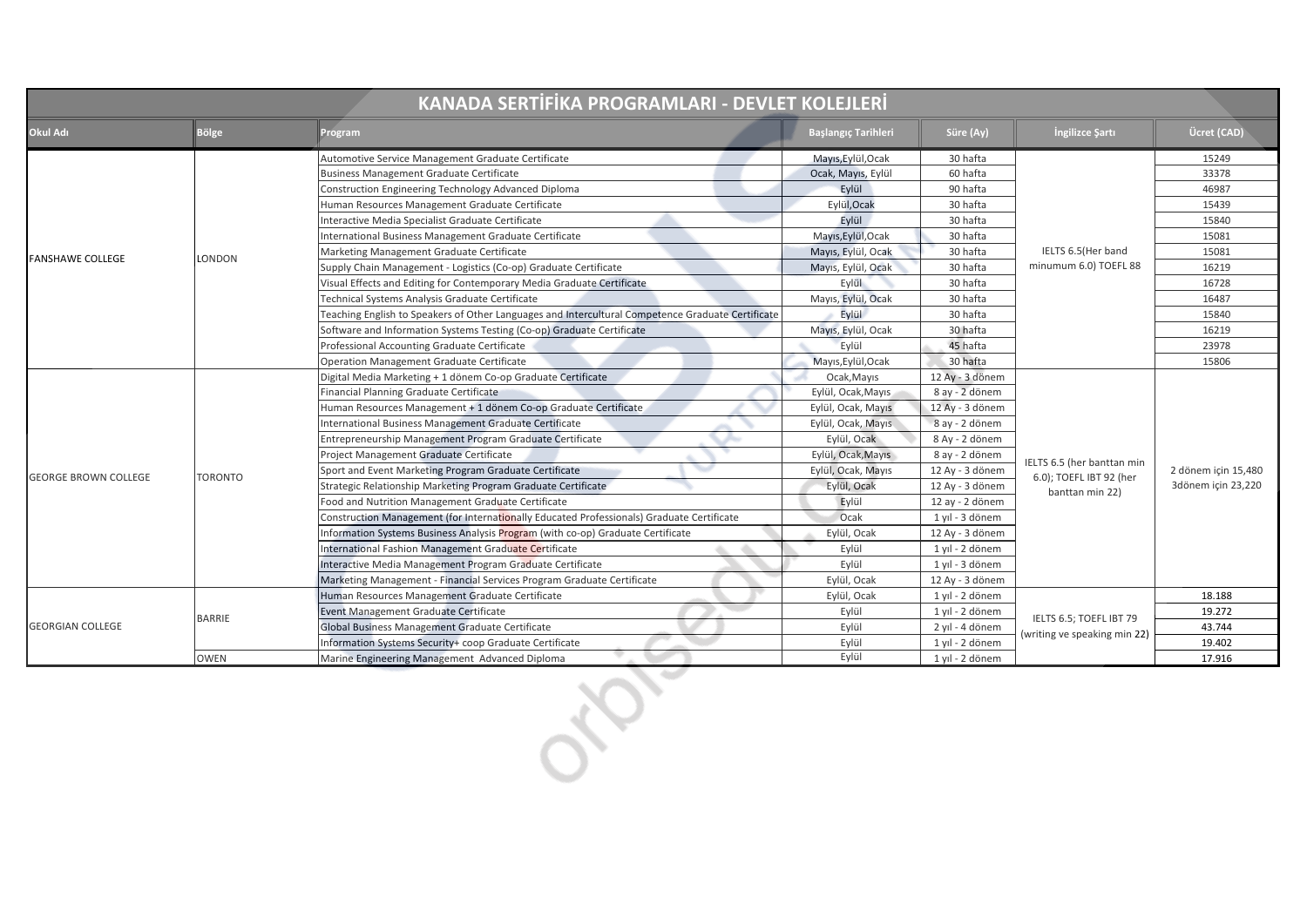| KANADA SERTİFİKA PROGRAMLARI - DEVLET KOLEJLERİ |              |                                                                         |  |                            |           |                            |             |
|-------------------------------------------------|--------------|-------------------------------------------------------------------------|--|----------------------------|-----------|----------------------------|-------------|
| Okul Adı                                        | <b>Bölge</b> | Program                                                                 |  | <b>Başlangıç Tarihleri</b> | Süre (Ay) | Ingilizce Şartı            | Ücret (CAD) |
|                                                 |              | Advertising - Media Management                                          |  | Eylül                      | 3 dönem   |                            | 18,048.00   |
|                                                 |              | <b>Business Management (diploma)</b>                                    |  | Ocak, Mayıs, Eylül         | 4 dönem   |                            | 16,414.00   |
|                                                 |              | <b>Fashion Management Honours Degree</b>                                |  | Eylül                      | 2 dönem   |                            | $\sim$      |
|                                                 |              | Global Business Management Graduate Certificate                         |  | Eylül, Ocak, Mayıs         | 4 dönem   |                            | 17,608.00   |
|                                                 |              | Human Resources Management Graduate Certificate                         |  | Eylül, Ocak                | 3 dönem   |                            | 18,048.00   |
|                                                 | LAKESHORE    | Marketing Management Graduate Certificate                               |  | Eylül, Ocak                | 3 dönem   | IELTS 6.5 (her banttan min | 18,048.00   |
| HUMBER COLLEGE                                  |              | Project Management Graduate Certificate                                 |  | Eylül, Ocak, Mayıs         | 2 dönem   | 6.0); TOEFL IBT 88 (her    | 17,608.00   |
|                                                 |              | Event Management Graduate Certificate                                   |  | Eylül,                     | 3 dönem   | banttan min 22)            | 18,048.00   |
|                                                 |              | Hospitality and Tourism Operations Management Graduate Certificate      |  | Eylül                      | 3 dönem   |                            | 18,048.00   |
|                                                 |              | Public Relations Advanced Diploma                                       |  | Eylül                      | 6 dönem   |                            | 16,414.00   |
|                                                 |              | Teaching English as a Second Language (TESL) Graduate Certificate       |  | Eylül                      | 2 dönem   |                            | 17,608.00   |
|                                                 | <b>NORTH</b> | Supply Chain Management Graduate Certificate                            |  | Eylül, Ocak                | 2 dönem   |                            | 17,608.00   |
|                                                 |              | Web Development Graduate Certificate                                    |  | Eylül, Ocak                | 3 dönem   |                            | 30,517.50   |
|                                                 | LAKESHORE    | Public Administration Graduate Certificate                              |  | Eylül                      | 3 dönem   |                            | 26,202.00   |
|                                                 |              | Advanced Project Management & Strategic Leadership Graduate Certificate |  | Ocak, Mayıs, Eylül         | $2$ yil   |                            | 26,338.82   |
|                                                 |              | Artificial Intelligence & Machine Learning Graduate Certificate         |  | Ocak, Mayıs, Eylül         | 2 yıl     |                            | 26,370.00   |
|                                                 |              | Business Management - Human Resources Graduate Certificate              |  | Ocak, Eylül                | 2 yıl     |                            | 21,396.04   |
| <b>LAMBTON COLLEGE</b>                          |              | Business Management - International Business Graduate Certificate       |  | Ocak, Mayıs, Eylül         | 2 yıl     |                            | 21,396.04   |
|                                                 |              | <b>Business Management Graduate Certificate</b>                         |  | Ocak, Mayıs, Eylül         | 2 yıl     |                            | 21,396.04   |
|                                                 |              | Quality Engineering Management Graduate Certificate                     |  | Ocak, Eylül                | 2 yıl     |                            | 26,468.82   |
|                                                 |              | Hotel & Resort Management Graduate Certificate                          |  | Ocak, Mayıs, Eylül         | 2 yıl     | IELTS 6.5 TOEFL IBT 79     | 25,190.00   |
|                                                 | VANCOUVER    | <b>Accounting Post Degree Diploma</b>                                   |  | Eyl, Ocak, May             | $2$ yıl   |                            | 35.400      |
|                                                 |              | <b>Business Administration Post Degree Diploma</b>                      |  | Eyl, Ocak, May             | 2 yıl     |                            | 24.780      |
|                                                 |              | Marketing Management Post Degree Diploma                                |  | Eyl, Ocak, May             | $2$ yıl   |                            | 24.780      |
| LANGARA COLLEGE                                 |              | Applied Planning(Work Experience) Post Degree Diploma                   |  | Eyl                        | 2 yıl     | IELTS 6.5, TOEFL 90        | 30.090      |
|                                                 |              | Web & Mobile App Design and Development Post Degree Diploma             |  | Eyl, Ocak, May             | 2 yıl     |                            | 31.500      |
|                                                 |              | Supply Chain & Logistics Post Degree Diploma                            |  | Ocak, Eylül                | 2 yıl     |                            | 25.380      |
|                                                 |              | Nursing Leadership & Management Post Degree Certificate                 |  | Eyl, Ocak                  | $1$ yıl   |                            | 17.700      |
|                                                 |              | 150                                                                     |  |                            |           |                            |             |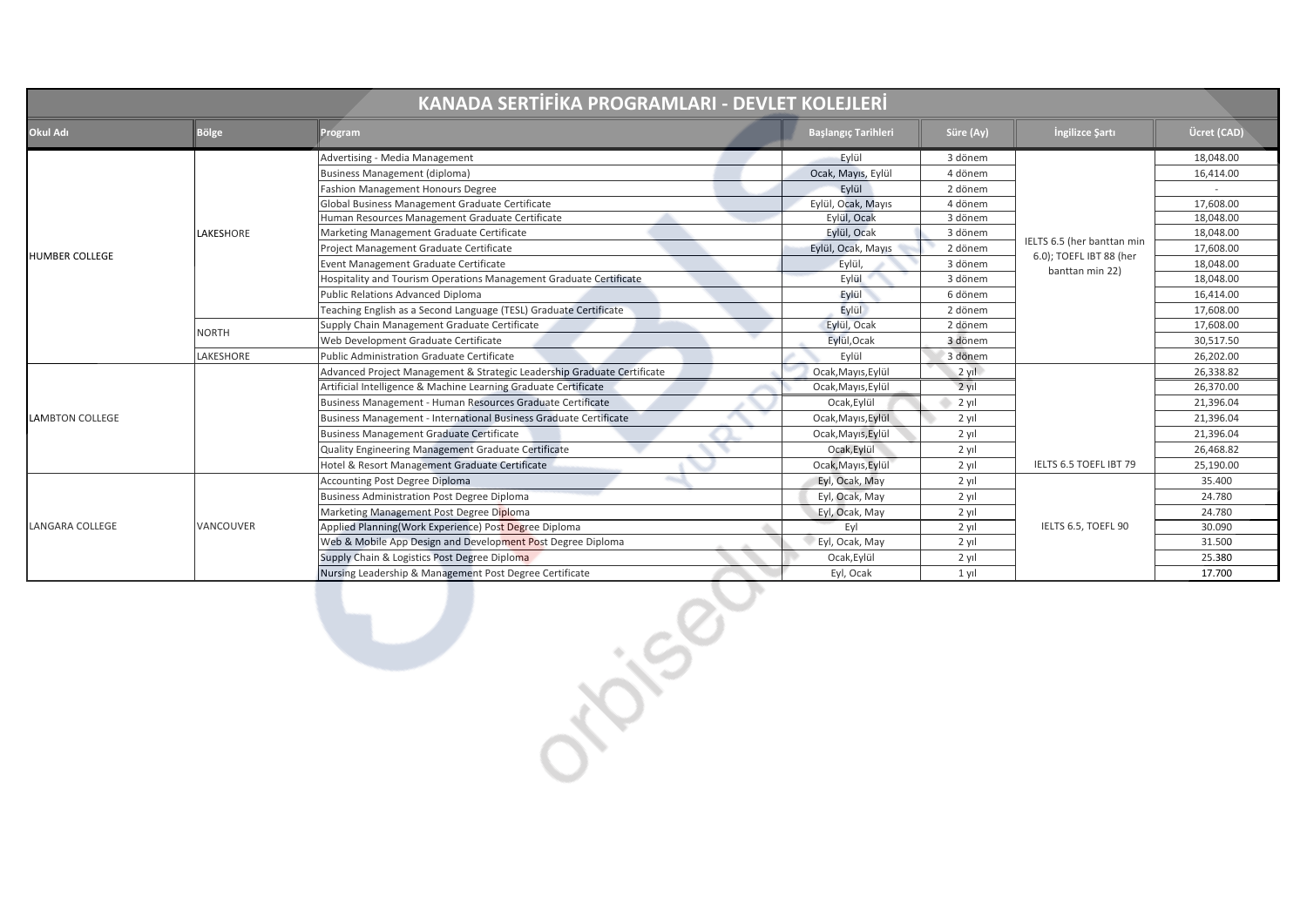| KANADA SERTİFİKA PROGRAMLARI - DEVLET KOLEJLERİ |                            |                                                                                          |                            |                 |                             |                        |
|-------------------------------------------------|----------------------------|------------------------------------------------------------------------------------------|----------------------------|-----------------|-----------------------------|------------------------|
| Okul Adı                                        | <b>Bölge</b>               | Program                                                                                  | <b>Başlangıç Tarihleri</b> | Süre (Ay)       | Ingilizce Şartı             | Ücret (CAD)            |
|                                                 |                            | Hospitality and Tourism Management Graduate Certificate                                  | Mayıs, Eylül, Ocak         | 1 yıl           |                             | 17456                  |
|                                                 |                            | Human Resources Management Graduate Certificate                                          | Mayıs, Eylül, Ocak         | 1 yıl           |                             | 17456                  |
|                                                 |                            | Public Relations Graduate Certificate                                                    | Eylül                      | $1$ yıl         | IELTS 6.5(Her band          | 17456                  |
|                                                 |                            | International Business Management Graduate Certificate                                   | Mayıs Eylül Ocak           | $1$ yıl         | minumum 5.5)                | 17456                  |
|                                                 |                            | Environmental Management and Assessment Graduate Certificate                             | Ocak, Eylül                | $1$ yıl         |                             | 17456                  |
|                                                 |                            | Commercial Beekeeping Graduate Certificate                                               | Ocak                       | 1 yıl           |                             | 24391                  |
|                                                 |                            | <b>Business-Accounting Diploma</b>                                                       | Ocak, Eylül                | 2 yıl           |                             | 32305                  |
|                                                 |                            | Business - Sales and Marketing Diploma                                                   | Ocak, Eylül                | 2 yıl           |                             | 32305                  |
|                                                 | <b>NIAGARA ON THE LAKE</b> | Civil Engineering Technician Diploma                                                     | Eylül                      | 2 yıl           |                             | 34396                  |
| NIAGARA COLLEGE                                 |                            | Fitness and Health Promotion Diploma                                                     | Eylül                      | 2 yıl           |                             | 32756                  |
|                                                 |                            | Mechanical Engineering Technician Diploma                                                | Ocak, Eylül                | 2 yıl           |                             | 34794                  |
|                                                 |                            | Pharmacy Technician Diploma                                                              | Eylül                      | $2$ yil         | IELTS 6(Her band minumum    | 33149                  |
|                                                 |                            | Sport Administration Diploma                                                             | Eylül                      | $2$ vil         | 5.0)                        | 32305                  |
|                                                 |                            | Hospitality - Hotel and Restaurant Operations Diploma                                    | Ocak                       | 2 yıl           |                             | 35024                  |
|                                                 |                            | Office Administration - Health Services Diploma                                          | Eylül                      | 2 yıl           |                             | 32335                  |
|                                                 |                            | Photography Diploma                                                                      | Eylül                      | $2$ yıl         |                             | 36026                  |
|                                                 |                            | Protection, Security and Investigation (Customs Border Services) Diploma                 | Ocak, Eylül                | 2 yıl           |                             | 32360                  |
|                                                 |                            | Winery and Viticulture Technician Diploma                                                | Eylül                      | 2 yıl           |                             | 40575                  |
|                                                 |                            | Brand Management (Optional Co-op) Graduate Certificate                                   | Eylül                      | 2 dönem (8 ay)  |                             | 15133                  |
|                                                 |                            | Event Management - Event and Exhibit Design Graduate Certificate                         | Eylül                      | 2 dönem (1 yıl) |                             | 15133                  |
|                                                 |                            | Event Marketing - Sports, Entertainment, Arts (Optional Co-op)Graduate Certificate       | Eylül, Ocak                | 2 dönem (8 ay)  |                             | 15133                  |
|                                                 |                            | Human Resources Management (Co-op opsiyonu da var) Graduate Certificate                  | Eylül, Ocak                | 2 dönem (1 yıl) |                             | 15559                  |
|                                                 |                            | International Business Management Graduate Certificate                                   | Eylül, Ocak                | 2 dönem (8 ay)  |                             |                        |
|                                                 |                            | (Optional Co-op)                                                                         | Eylül, Ocak                | 2 dönem (8 ay)  |                             | 15.133                 |
|                                                 |                            | Professional Accounting Practice Graduate Certificate                                    | Eylül                      | 42 Hafta        | IELTS 6.0 (her banttan min  | 22.270                 |
|                                                 |                            | Social Media Graduate Certificate                                                        | Eylül                      | 2 dönem (8 ay)  | 5.5) - 6.5 (her banttan min | 15.133 / Diğer program |
| <b>SENECA COLLEGE</b>                           | <b>TORONTO</b>             | (Optional Co-op)                                                                         | Eylül                      | 2 dönem (8 ay)  | 6.0) veya TOEFL iBT 80 (her | kapanmış               |
|                                                 |                            | (Optional Co-op)                                                                         | Eylül, Ocak, Mayıs         | 2 dönem (8 ay)  | banttan min 20)-88 (her     | 15.133                 |
|                                                 |                            | Optional Co-op)                                                                          | Eylül, Ocak, Mayıs         | 2 dönem (8 ay)  | banttan min 22)             |                        |
|                                                 |                            | Project Management - Environmental Graduate Certificate                                  | Eylül                      | 2 dönem (8 ay)  |                             | 15.133                 |
|                                                 |                            | (Optional Co-op)                                                                         | Eylül, Ocak, Mayıs         | 2 dönem (8 ay)  |                             | 17.624                 |
|                                                 |                            | Public Relations - Corporate Communications (Co-op opsiyonu da var) Graduate Certificate | Eylül, Ocak                | 2 dönem (1 yıl) |                             | 15.133                 |
|                                                 |                            | Supply Chain Management - Global Logistics Graduate Certificate                          | Eylül, Ocak                | 2 dönem (8 ay)  |                             | 15.559                 |
|                                                 |                            | Visual Effects for Film and Television Graduate Certificate                              | Eylül, Ocak                | 2 dönem (8 ay)  |                             | 25.101                 |
|                                                 |                            | Financial Services Compliance Administration Graduate Certificate                        | Eylül                      | 2 dönem (8 ay)  |                             | 15.133                 |
|                                                 |                            | Financial Planning Graduate Certificate                                                  | Eylül                      | 2 dönem (1 yıl) | IELTS 6.5 /TOEFL IBT 88     |                        |